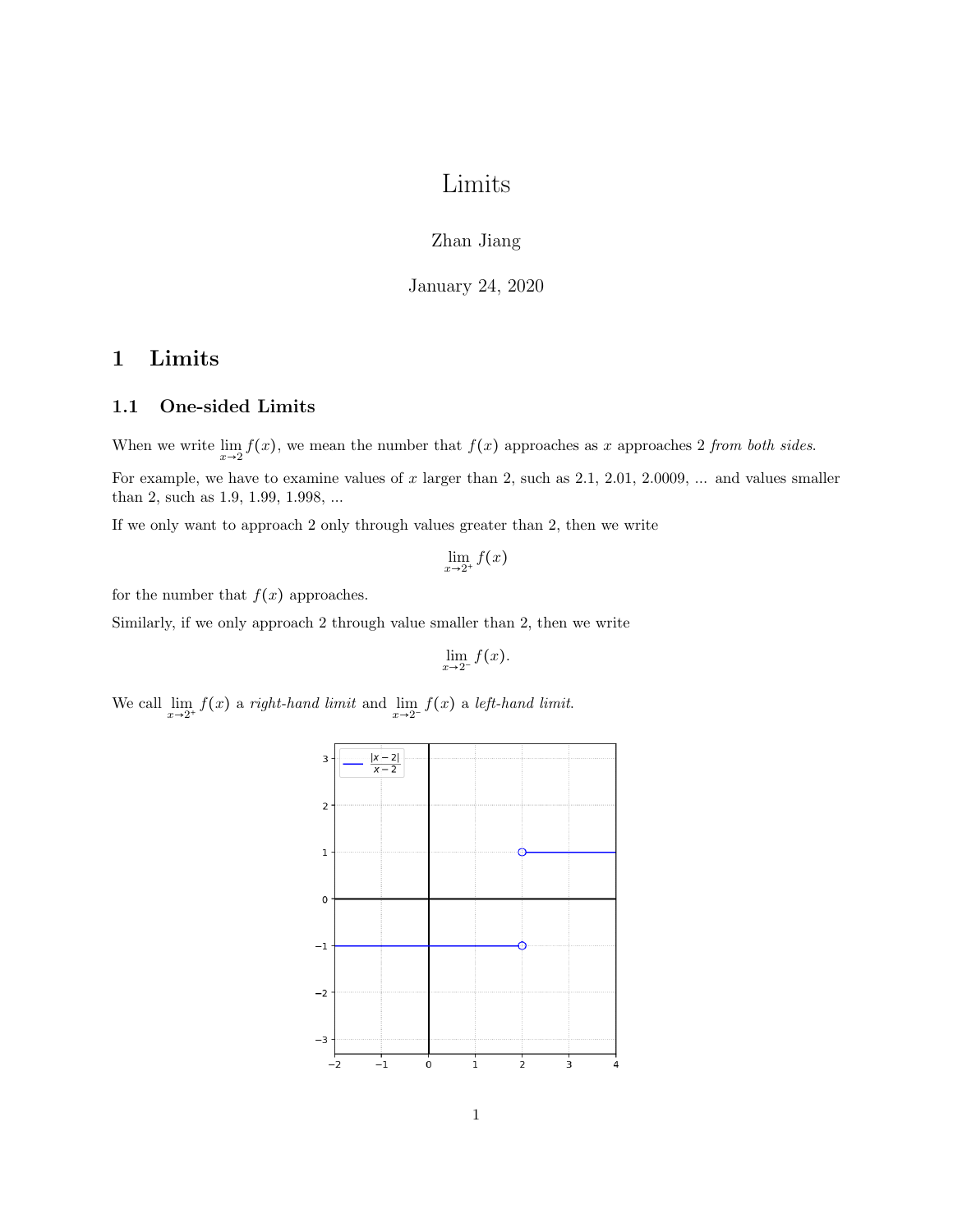#### 1.2 Horizontal asymptotes and limits at  $\infty$

If  $f(x)$  stays close to a number L when x is sufficiently large, then we write

$$
\lim_{x\to\infty}f(x)=L.
$$

Similarly, if  $f(x)$  stays close to L when x is negative and has a sufficiently large absolute value, then we write

$$
\lim_{x \to -\infty} f(x) = L.
$$

If the limit of  $f(x)$  as  $x \to \infty$  or  $x \to -\infty$  is L, we say that the graph of f has  $y = L$  as a horizontal asymptote.



#### 1.3 Vertical asymptotes and limits

If  $x = a$  is a vertical asymptote of the graph, then we have

$$
\lim_{x \to a^{-}} f(x) = \pm \infty \quad \text{or} \quad \lim_{x \to a^{+}} f(x) = \pm \infty.
$$

Again,  $\lim_{x \to a} f(x) = \pm \infty$  means the limit *does not exist*. It's only a notion to describe the behavior of  $f(x)$ .

## 2 Properties of Limits and Continuity

#### 2.1 Limits

Theorem 2.1. Assuming all the limits on the right-hand side exist:

(1) If *b* is a constant, then 
$$
\lim_{x \to c} (bf(x)) = b \left( \lim_{x \to c} f(x) \right)
$$
.  
\n(2)  $\lim_{x \to c} (f(x) + g(x)) = \lim_{x \to c} f(x) + \lim_{x \to c} g(x)$ .  
\n(3)  $\lim_{x \to c} (f(x)g(x)) = \left( \lim_{x \to c} f(x) \right) \left( \lim_{x \to c} g(x) \right)$ .  
\n(4)  $\lim_{x \to c} \frac{f(x)}{g(x)} = \frac{\lim_{x \to c} f(x)}{\lim_{x \to c} g(x)}$ , provided  $\lim_{x \to c} g(x) \neq 0$ .

All the properties here hold for both one- and two-sided limits, as well as limits at infinity.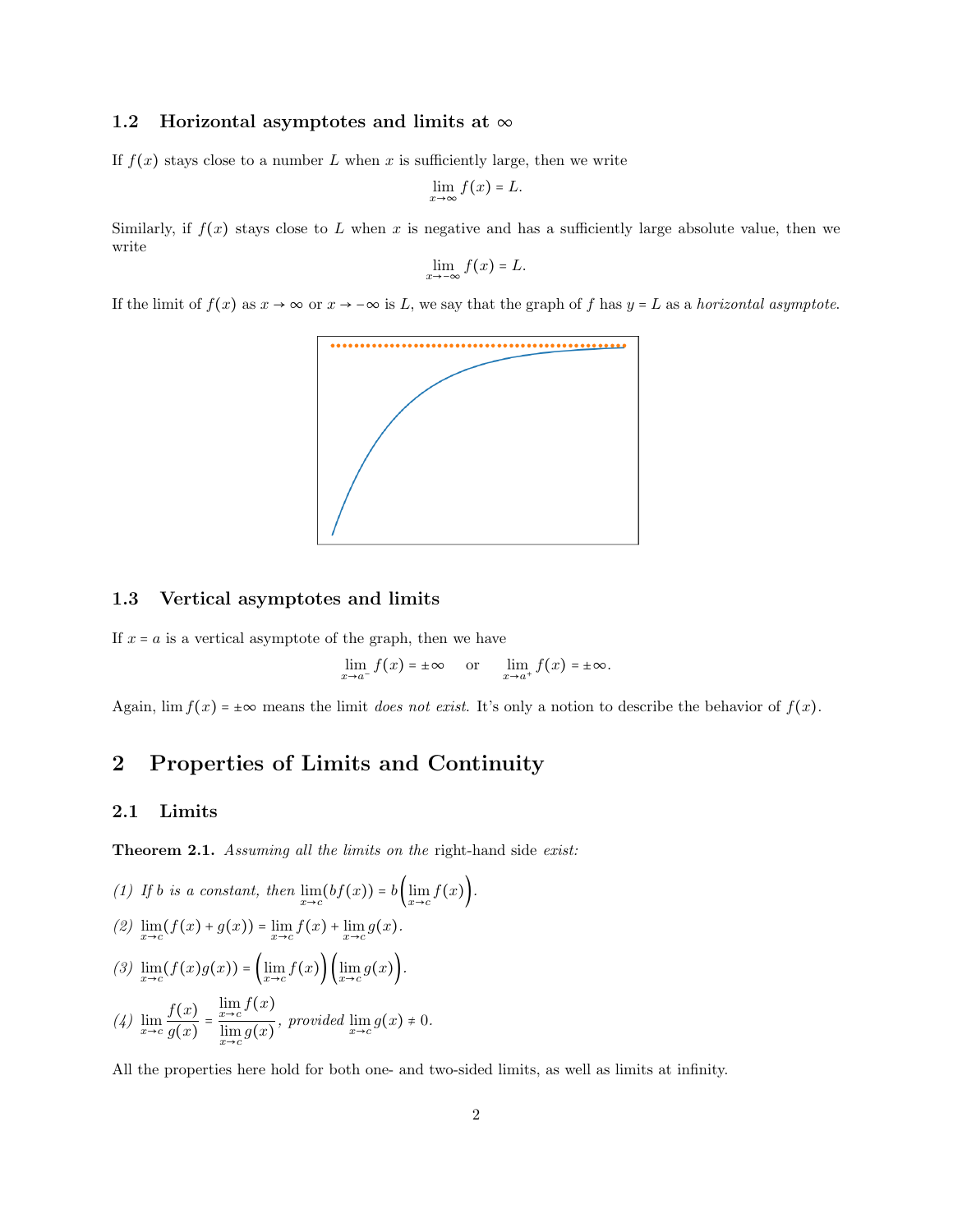### 2.2 Continuity

Theorem 2.2. If f and g are both continuous functions on an interval and b is a constant, then, on that same interval,

- (1) bf(x) is continuous.
- (2)  $f(x) + g(x)$  is continuous.
- (3)  $f(x)g(x)$  is continuous.
- (4)  $f(x)/g(x)$  is continuous, provided  $g(x) \neq 0$  on the interval.

**Theorem 2.3.** If  $f$  and  $g$  are continuous, then

- 1. The composition function  $g(f(x))$  is continuous as long as it is defined.
- 2. If f has an inverse function  $f^{-1}$ , then  $f^{-1}$  is continuous.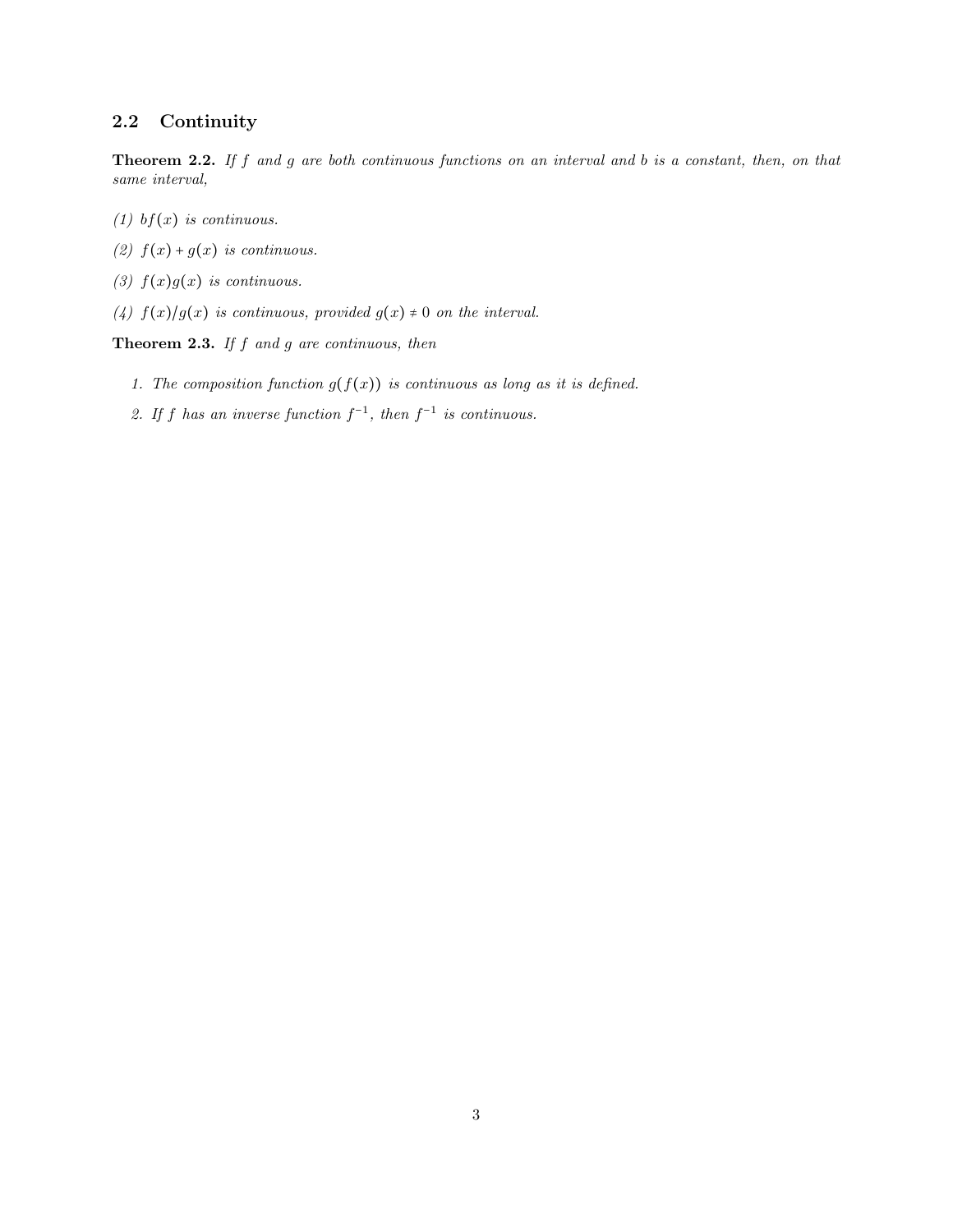1. [10 points] A portion of the graph of a function  $f$  is shown below.



Note: You may assume that pieces of the function that appear linear are indeed linear. Use the graph above to evaluate each of the expressions below, and write your answer on the answer blank provided. If any of the quantities do not exist (including the case of limits that diverge to  $\infty$  or  $-\infty$ ), write DNE.

**a.** [1 point]  $f(1)$ 

Answer:

**b.**  $\begin{bmatrix} 1 & \text{point} \end{bmatrix}$  $\lim_{x\to 5} f(x)$ 

Answer:  $c.$  [1 point]  $\lim_{q\to 3} f(q)$ 

## h.  $[1 \text{ point}]$

Answer:

**d**. [1 point]  $\lim_{z\to 2} f(2)$ 

Answer:

Answer:

e.  $[1 \text{ point}]$  $\lim_{r\to 6^-} f(r)$   $\lim_{t\to 3} f(t)f(t+2)$ 

Answer:  $i.$  [1 point]  $\lim_{x\to 3^+} f(f(x))$ 

Answer:

 $j.$  [1 point]  $\lim_{s\to 1} f(f(s))$ 

Answer: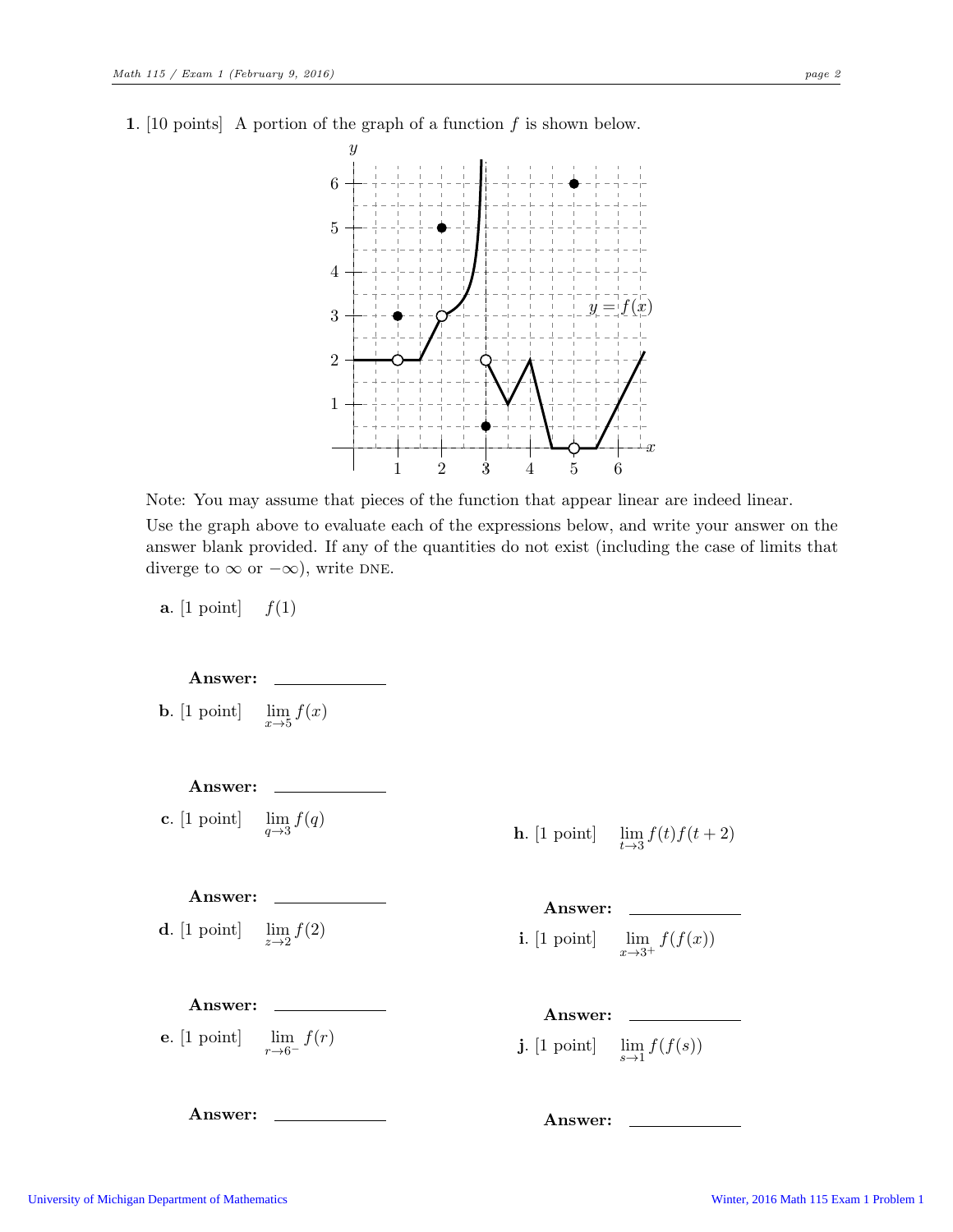**3.** [9 points] Consider the function  $h$  defined by

$$
h(x) = \begin{cases} \frac{60(x^2 - x)}{(x^2 + 1)(3 - x)} & \text{for } x < 2\\ c & \text{for } x = 2\\ 5e^{ax} - 1 & \text{for } x > 2 \end{cases}
$$

where *a* and *c* are constants.

- a. [5 points] Find values of a and c so that both of the following conditions hold.
	- $\lim_{x\to 2} h(x)$  exists.
	- $h(x)$  is not continuous at  $x = 2$ .

Note that this problem may have more than one correct answer. You only need to find one value of a and one value of c so that both conditions above hold. Remember to show your work clearly.

Answer: a = and c =

**b.** [2 points] Determine  $\lim_{x \to -\infty} h(x)$ . If the limit does not exist, write DNE.

Answer:  $\lim_{x \to -\infty} h(x) =$ 

c. [2 points] Find all vertical asymptotes of the graph of  $h(x)$ . If there are none, write NONE.

Answer: Vertical asymptote(s):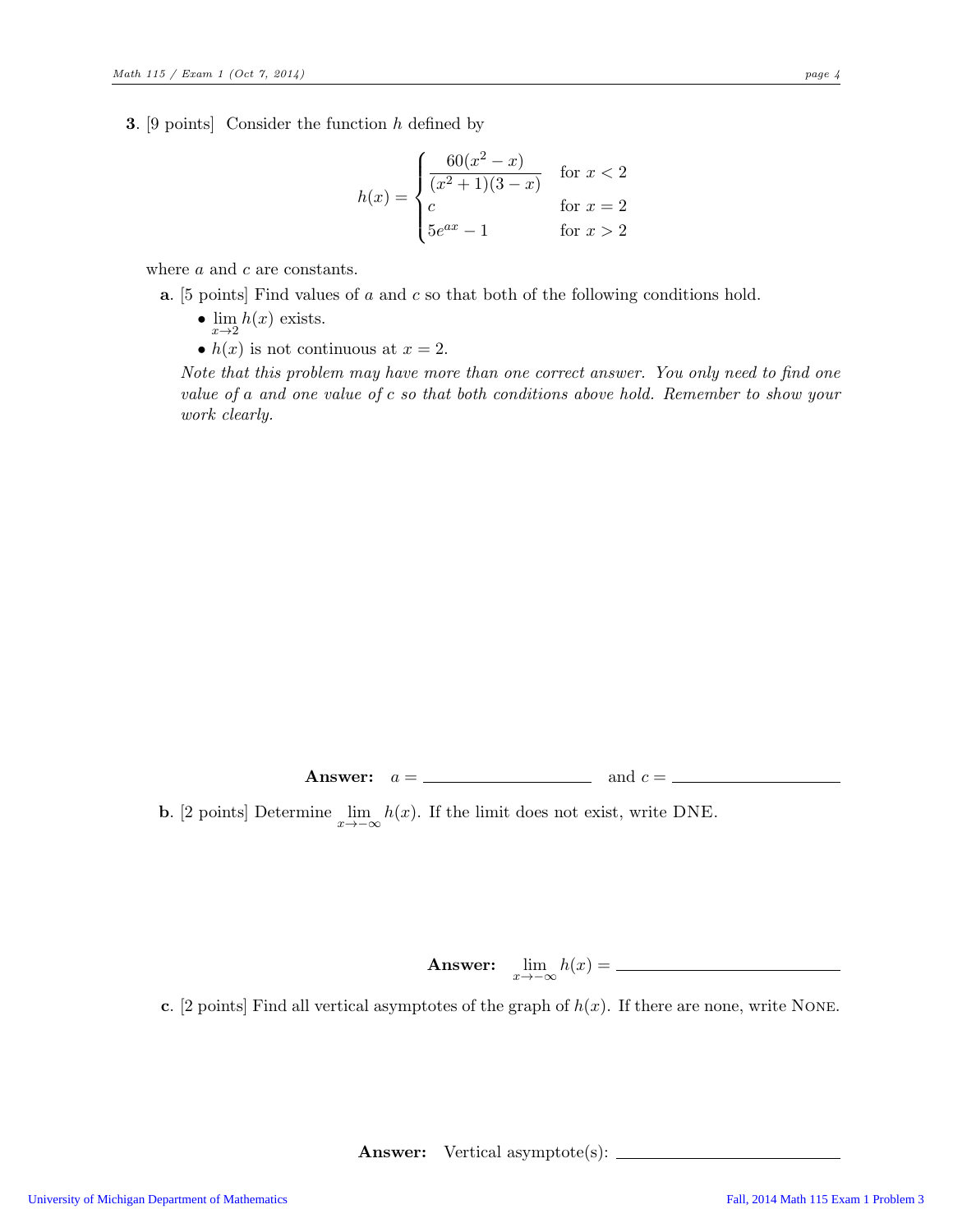**6.** [11 points] Below is the graph of a portion of a function  $f(x)$ .



a. [2 points] Give all values of a in the interval  $-4 < a < 4$  that are not in the domain of  $f(x)$ . If there are none, write NONE.

#### Answer:

**b.** [2 points] Give all values of a in the interval  $-4 < a < 4$  where  $f(x)$  is not continuous at  $x = a$ . If there are none, write NONE.

#### Answer:

c. [2 points] Give all values of a in the interval  $-4 < a < 4$  where  $\lim_{x\to a} f(x)$  does not exist. If there are none, write none.

#### Answer:

**d.** [5 points] The graphs below show portions of two other functions  $g(x)$  and  $h(x)$  which are transformations of  $f(x)$ . Express  $g(x)$  and  $h(x)$  as transformations of  $f(x)$ .

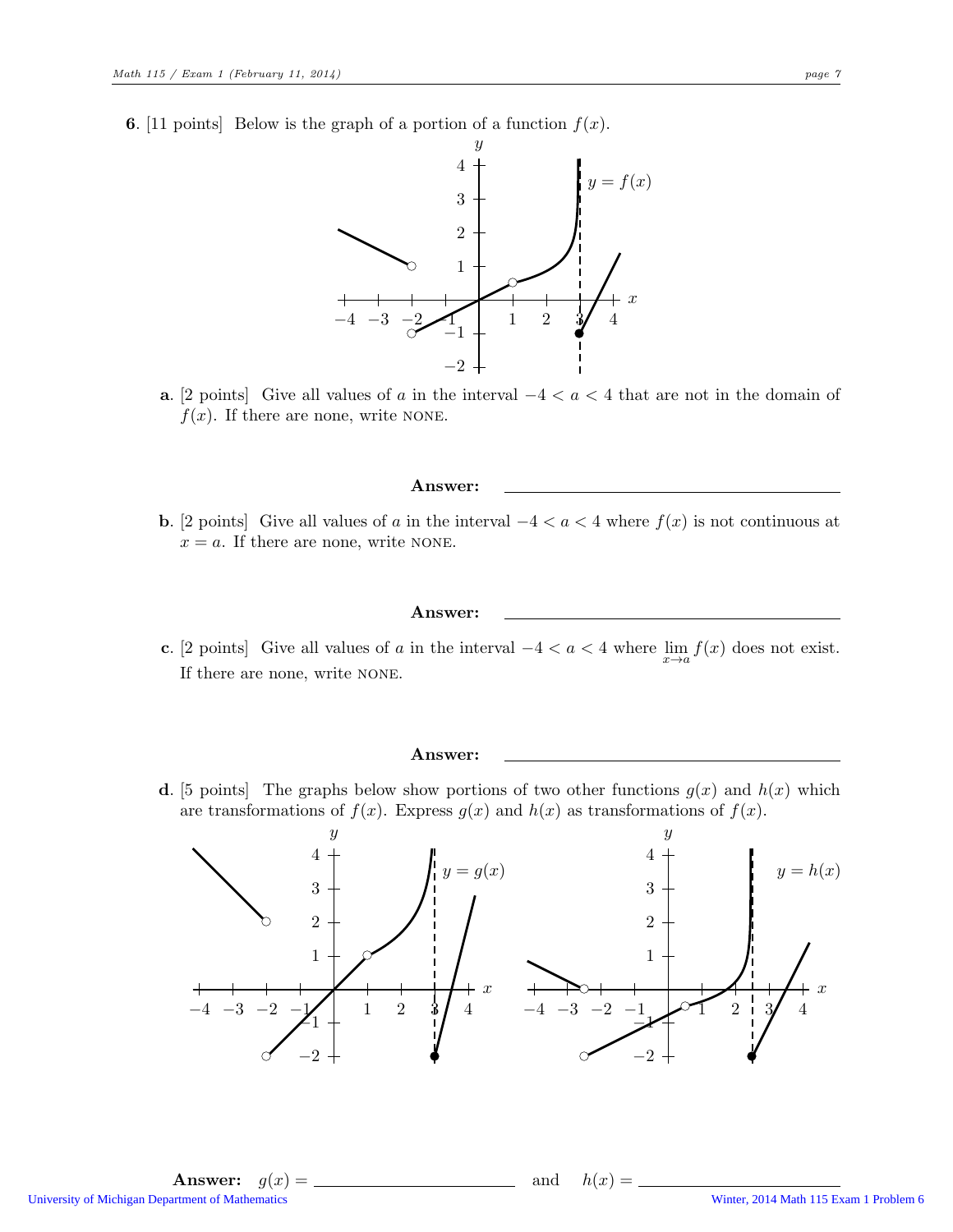$f(x) =$  $\sqrt{ }$  $\int$  $\mathcal{L}$  $2x^3 - 2x^2$  for  $x \le 1$ ,  $x^3 + 1$  for  $x > 1$ .  $-4$   $-3$   $-2$   $-1$  1 2 3 −6 −5 −4 −3 −2  $-1$ 1 2 3  $\boldsymbol{x}$  $g(x)$ 

8. [15 points] Consider the functions  $f(x)$  and  $g(x)$  given by the formula and graph below.

a. [5 points] Circle the correct answer(s) in each of the following questions.

i) At which of the following values of x is the function  $g(x)$  not continuous?

 $x = -3$   $x = -1$   $x = 0$   $x = 2$   $x = 3.5$ 

ii) At which of the following values of x is the function  $f(x) + g(x)$  continuous?

 $x = -2$   $x = -1$   $x = 0$   $x = 1$   $x = 2$ 

Note that  $g(x)$  is linear on the interval  $(-4, -2)$ ,  $(1, 2)$  and  $(2, 3)$ . All your answers below should be *exact*. If any of the quantities do not exist, write DNE.

**b.** [2 points] Find  $\lim_{x\to 2} (2f(x) + g(x)).$ 

c. [2 points] Find  $\lim_{x\to\infty} \frac{f(2x)}{x^3}$ 

Answer:

Answer:

Answer:

Answer:

Answer:

**d**. [2 points] Find  $\lim_{x \to \infty} g(x^2 e^{-x} + 3)$ .

e. [2 points] For which value(s) of p does  $\lim_{x \to p^+} g(x) = 1$ ?

 $\frac{z^{2}}{x^3}$ .

f. [2 points] Find  $\lim_{x \to -1^{-}} f(-x)$ .